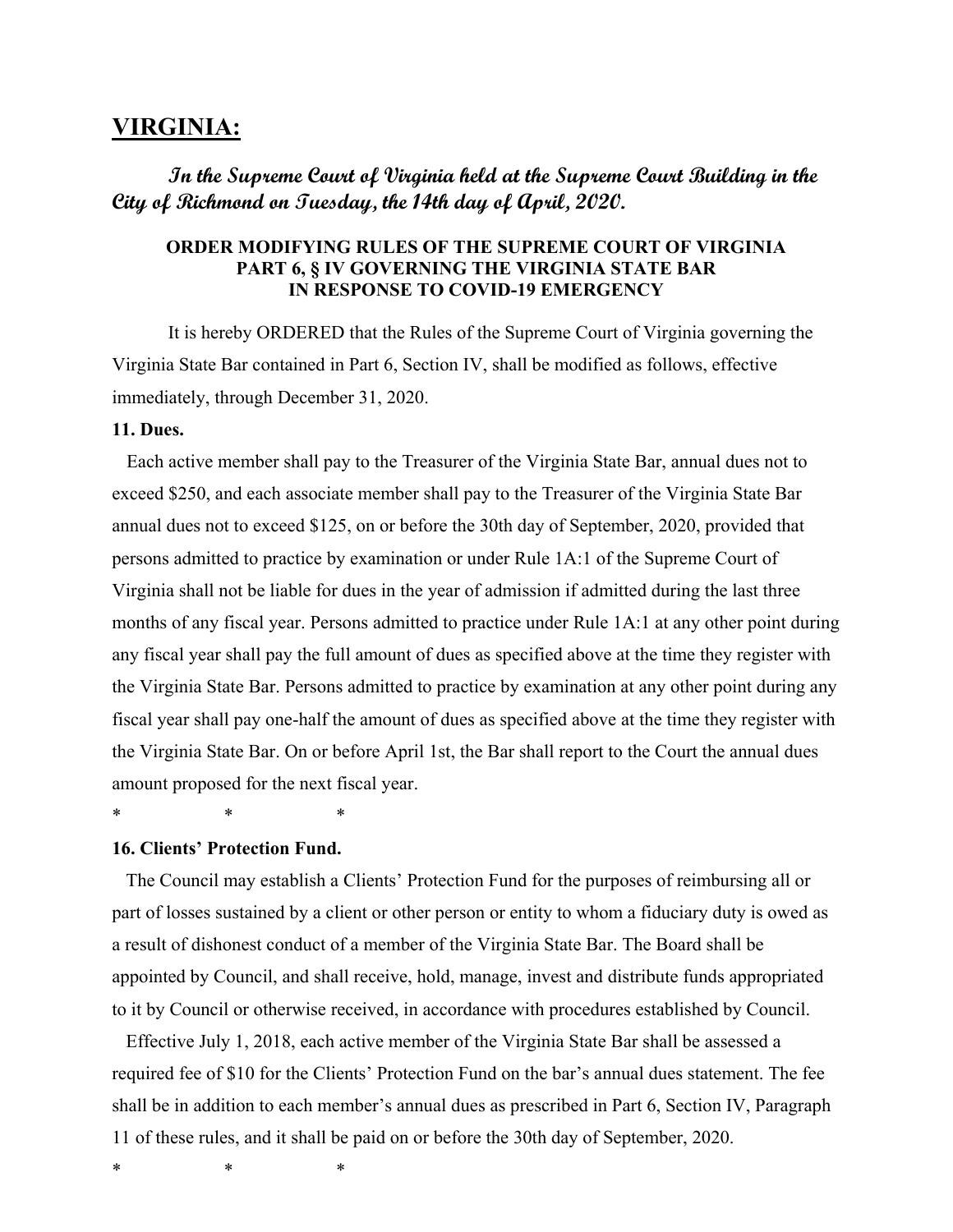#### **17. Mandatory Continuing Legal Education Rule.**

C. *Continuing Legal Education Requirements. —* (1) All active members of the Virginia State Bar shall annually complete and certify attendance at a minimum of twelve (12) credit hours of approved Continuing Legal Education courses of which at least two (2) hours shall be in the area of legal ethics or professionalism, except those lawyers expressly exempted from the requirement by this Rule or by decision of the Continuing Legal Education Board; provided, however, that for the period July 1, 2001 through October 31, 2002, active members shall complete and certify attendance at a minimum of fifteen (15) credit hours of approved Continuing Legal Education courses of which at least two (2) hours shall be in the area of legal ethics or professionalism, except those lawyers expressly exempted from the requirement by this rule or by decision of the Continuing Legal Education Board. Each active member shall complete the required Continuing Legal Education courses each year during the period November 1 through December 31 of the following year; provided, however, the next completion period following June 30, 2001, shall be July 1, 2001 through October 31, 2002. \* \* \*

D. *Certificate of Attendance. —* (1) Each active member of the Virginia State Bar shall certify prior to February 15, 2021, that such lawyer attended approved Mandatory Continuing Legal Education programs for the minimum number of hours required during the previous calendar year ending December 31; provided, however, the next certification deadline following July 31, 2001, shall be December 15, 2002. The failure to certify shall cause suspension of such lawyer's license to practice law. An untruthful certification shall subject the lawyer to appropriate disciplinary action.

\* \* \*

#### **18. Financial Responsibility.**

In order to make available to the public information about the financial responsibility of each active member of the Virginia State Bar for professional liability claims, each such member shall, upon admission to the bar, and with each application for renewal thereof, submit the certification required herein or obtain a waiver for good cause shown. The active member shall certify to the bar on or before the 30th day of September, 2020: a) whether or not such member is currently covered by professional liability insurance, other than an extended reporting endorsement; b) whether or not such member is engaged in the private practice of law involving

2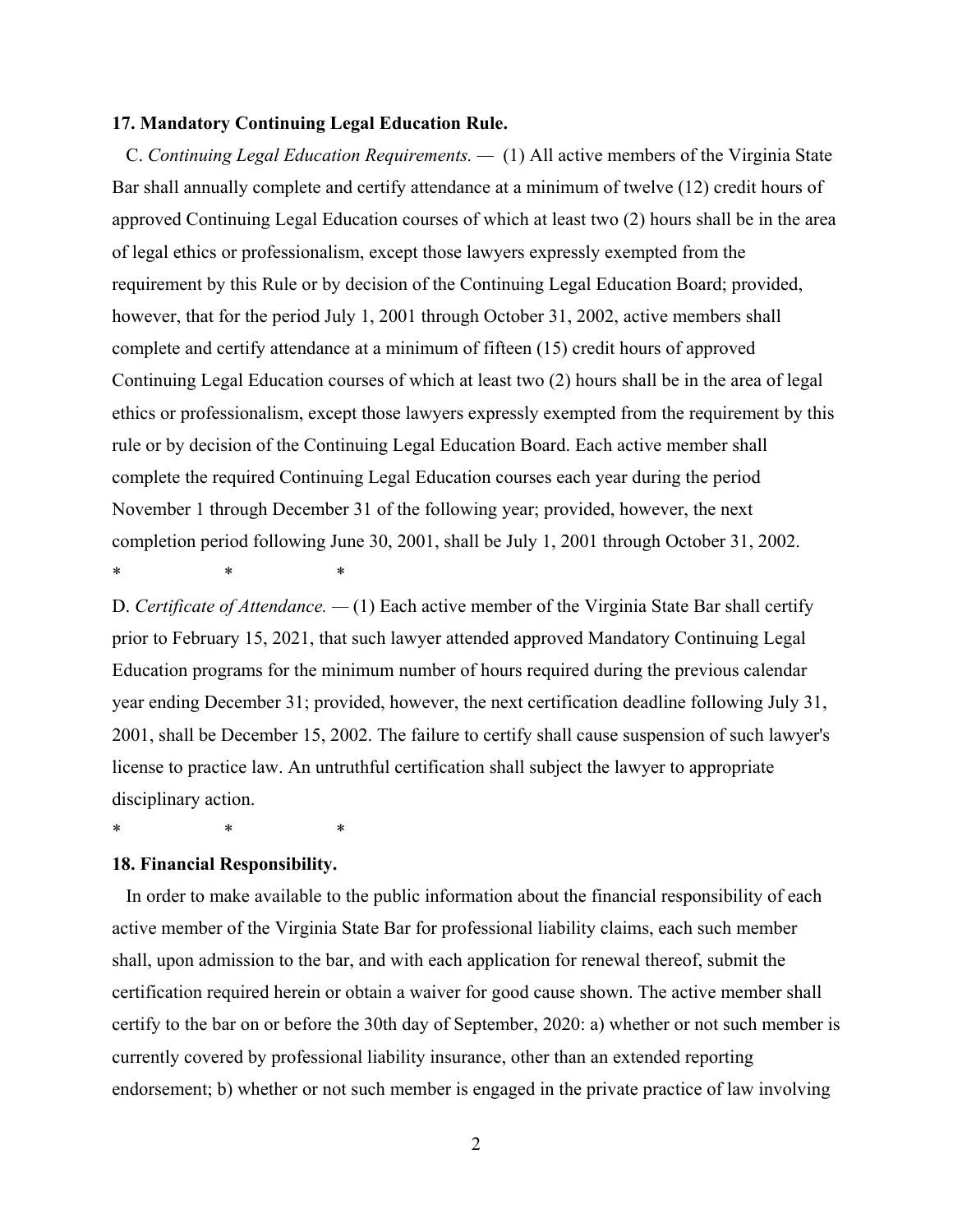representation of clients drawn from the public, and, if so, whether the member intends to maintain professional liability insurance coverage during the period of time the member remains engaged in the private practice of law; and c) the date, amount, and court where rendered, of any unsatisfied final judgment(s) against such member, or any firm or professional corporation in which he or she has practiced, for acts, errors, or omissions (including, but not limited to, acts of dishonesty, fraud, or intentional wrongdoing) arising out of the performance of legal services by such member.

\* \* \*

### **23. Attorney Wellness Fund.**

Effective July 1, 2019, the Supreme Court of Virginia hereby authorizes and directs the Virginia State Bar to collect on its behalf up to \$30 each year from its active members as an Attorney Wellness Fund fee. The specific amount of the fee will be directed by the Court. The Attorney Wellness Fund fee is to be used to fund a judges and lawyers assistance program (JLAP), CLE courses, and other initiatives relating to wellness, behavioral health, and substance abuse. The well-being of lawyers, judges and law students in the Commonwealth of Virginia is integral to professional competence.

Each active member of the Virginia State Bar is required to pay to the Virginia State Bar the Attorney Wellness Fund fee set forth on the dues statement. The fee shall be in addition to each member's annual dues as prescribed in Part 6, Section IV, Paragraph 11 of these rules, and it shall be paid on or before the 30th day of September, 2020.

\* \* \*

These temporary rule changes shall expire as of December 31, 2020, and the rules shall revert to their original language. It is so ORDERED.

A Copy,

Teste:

DA BRW